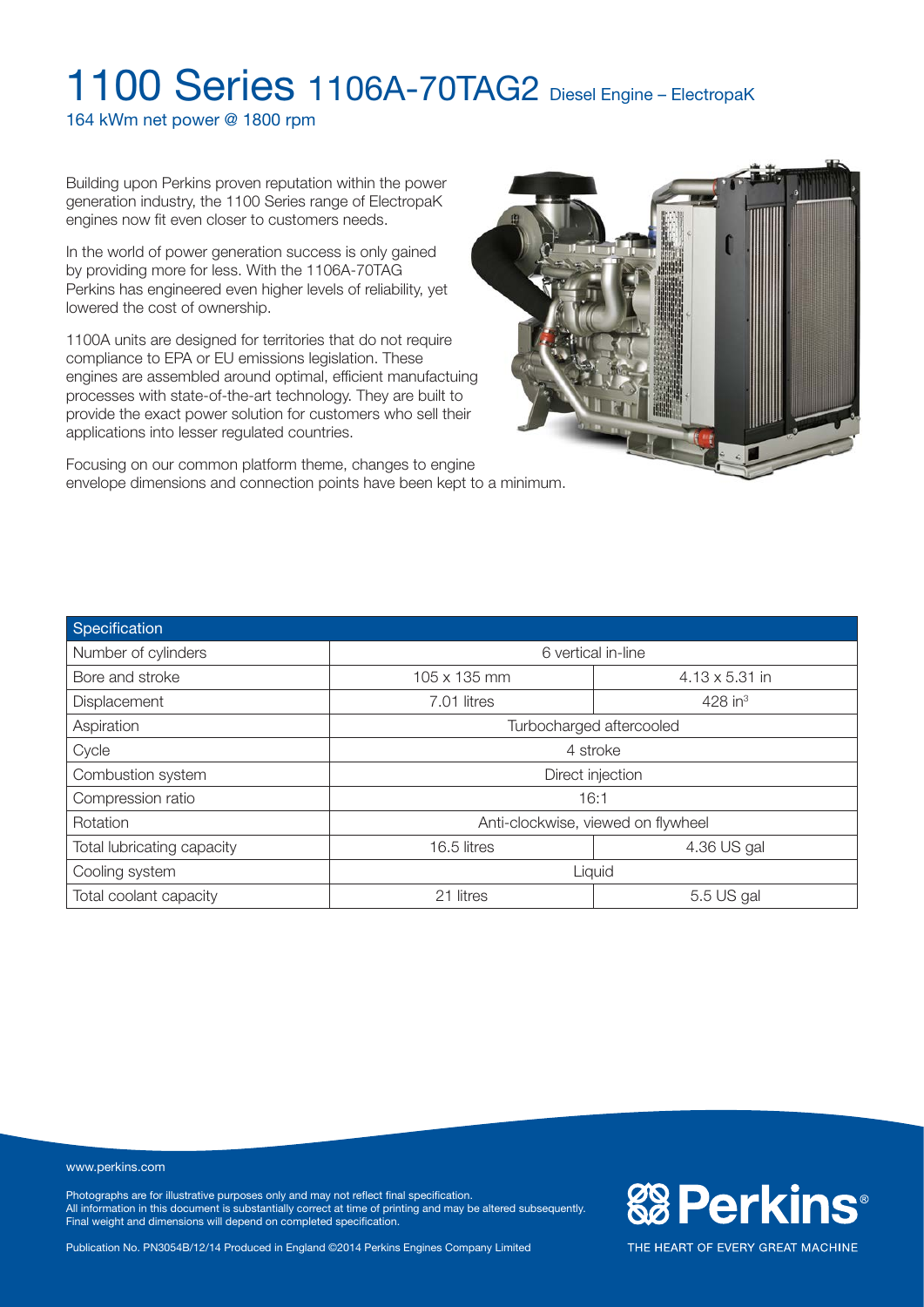164 kWm net power @ 1800 rpm

#### Features and benefits

#### Dependable power

- The Perkins® 1106A-70TAG2 delivers up to 165 kVA standby at 50 Hz and 150 kWe standby at 60 Hz, providing greater productivity through an improved power to weight ratio
- This world-class power density has been achieved in a 7 litre engine, using a mechanical fuel injection system; making this engine robust for all markets, with the ability to cope with the variation of fuel qualities around the world The 1106A has been designed for excellent load acceptance to ensure your facility is powered quickly at all conditions

#### Low operating costs

- Service intervals are set at 500 hours as standard
- Warranties and Service Contracts

We provide one-year warranties for constant speed engines and two-year warranties for variable speed models, as standard. These are supported by multilevel Extended Service Contracts that can be bought additionally Discover more: www.perkins.esc

• Low usage warranty package is also available

#### World class product support

- Through an experienced global network of distributors and dealers, fully trained engine experts deliver total service support around the clock, 365 days a year. They have a comprehensive suite of web based tools at their finger tips, covering technical information, parts identification and ordering systems, all dedicated to maximising the productivity of your engine
- Perkins actively pursues product support excellence by insisting our distribution network invest in their territory to provide you with a consistent quality of support across the globe
- <sup>l</sup> Throughout the entire life of a Perkins engine, we provide access to genuine OE specification parts giving 100% reassurance that you receive the very best in terms of quality for lowest possible cost… wherever your Perkins powered machine is operating in the world
- To find your local distributor: www.perkins.com/distributor

www.perkins.com

Photographs are for illustrative purposes only and may not reflect final specification. All information in this document is substantially correct at time of printing and may be altered subsequently. Final weight and dimensions will depend on completed specification.

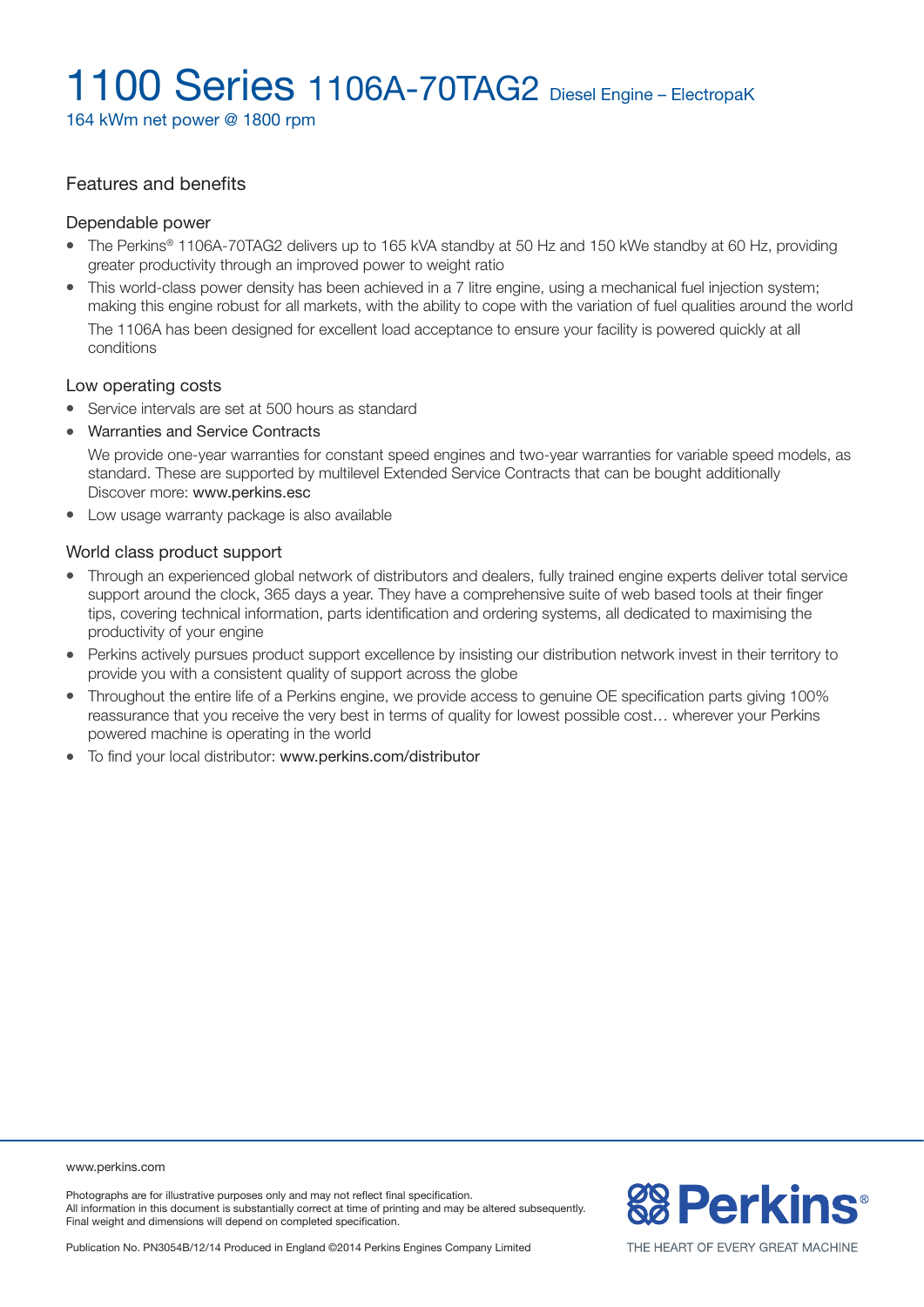164 kWm net power @ 1800 rpm

### Technical information

- Tropical radiator pipes and guards
- Flywheel housing
- Flywheel and starter ring
- Oil filters
- Starter motor
- Air cleaners and brackets
- Lubricating oil sump
- Alternator
- Induction manifolds
- Exhaust manifolds
- Fuel filter
- Cold start aid
- Engine mountings

www.perkins.com

Photographs are for illustrative purposes only and may not reflect final specification. All information in this document is substantially correct at time of printing and may be altered subsequently. Final weight and dimensions will depend on completed specification.

Publication No. PN3054B/12/14 Produced in England ©2014 Perkins Engines Company Limited

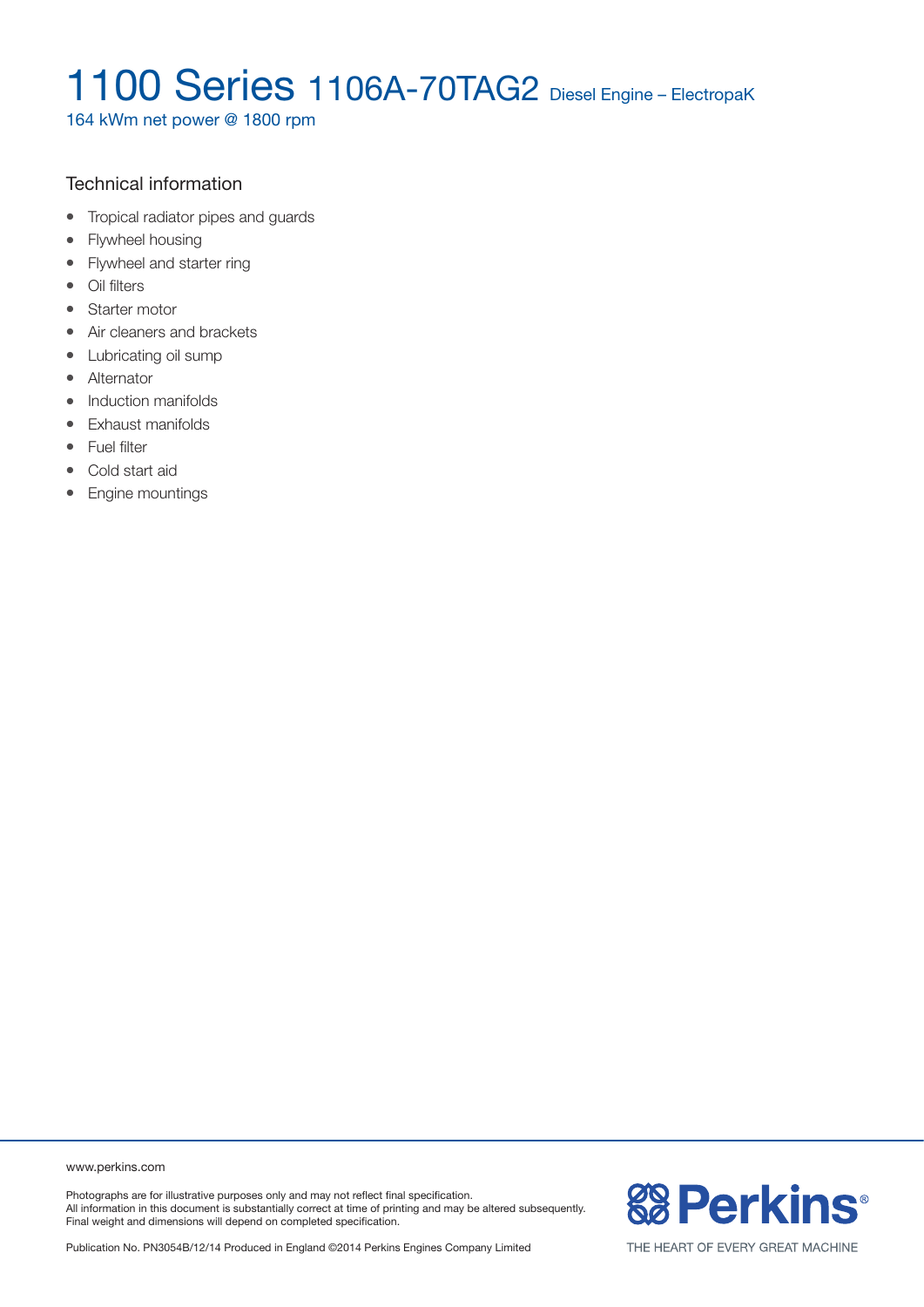164 kWm net power @ 1800 rpm





| Engine package weights and dimensions |         |          |  |  |
|---------------------------------------|---------|----------|--|--|
| Length with air cleaner               | 1763 mm | 69.4 in  |  |  |
| Width                                 | 756 mm  | 29.8 in  |  |  |
| Height                                | 1142 mm | $145$ in |  |  |
| Weight (dry)                          | 788 kg  | 1737 lb  |  |  |

www.perkins.com

Photographs are for illustrative purposes only and may not reflect final specification. All information in this document is substantially correct at time of printing and may be altered subsequently. Final weight and dimensions will depend on completed specification.



Publication No. PN3054B/12/14 Produced in England ©2014 Perkins Engines Company Limited